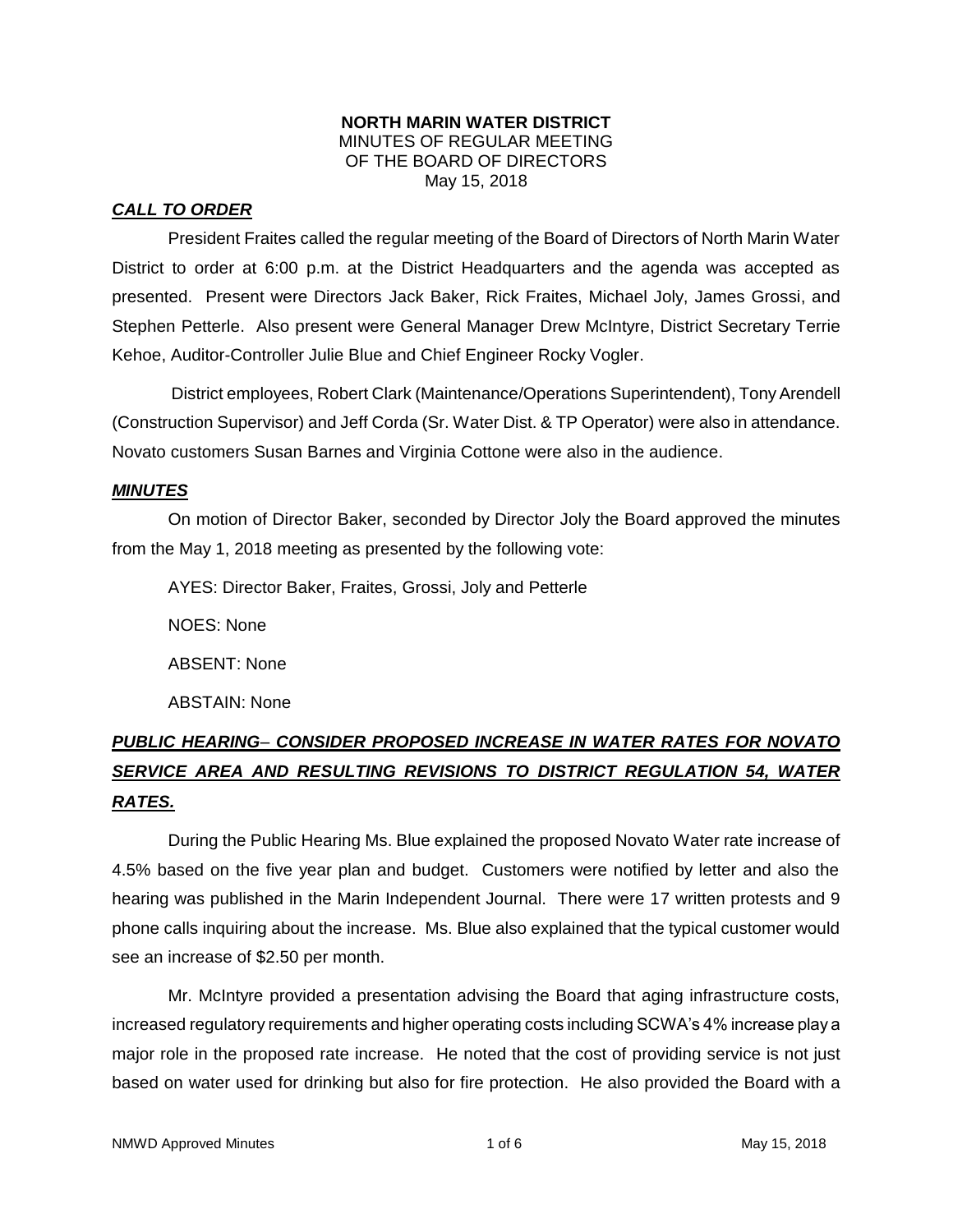FY19 Cost Structure versus Rate Structure graph showing that the cost structure is 35% variable and 65% fixed and the rate structure is 77% variable and 23% fixed.

Director Fraites opened the public hearing at 6:27 p.m.

A member from the audience Susan Barnes, stated that she hasn't had much interaction with the District but based on the little she has that everyone is polite and it seems like a well-run District. She understood that costs are going up and she felt the increase is a reasonable amount; however she wanted to see a copy of the current rate survey. Mr. McIntyre stated that our Auditor-Controller recently retired and with the change in staff it has been delayed. He offered to make it available to Ms. Barnes when it is ready.

Hearing no further comment, Director Fraites closed the public hearing at 6:37 p.m.

Director Joly questioned how many customers the new increase would affect, and Mr. McIntyre replied 20,000 plus accounts. Director Petterle stated that we are raising costs based on needs. Director Joly also praised the customers in the audience stating that we appreciate all the customers that took the time to write to express their feelings, that none of the Directors wanted to raise the rates, but that he will also be paying the 4.5% increase. Director Petterle also thanked the rate payers for coming and that it was good to know that people are paying attention. He also stated that he has been on the NMWD Board for seventeen years and it still amazes him how undervalued water is. He wished we didn't have to raise the rates, however we must to insure we can deliver the water, make sure there is not a shortage to our customers and provide good quality water. Director Baker stated he has been on the Board for over thirty years, and he has witnessed major changes to our treatment system, and that it is expensive to operate. He expressed how important it is to ensure it is safe. Director Grossi also commented that the cost of construction of the past few years has been flat, and now we are seeing cost jumping 15-20%. Director Fraites wrapped up the discussion stating that North Marin Water is a well-run District. We have employees that have been here for a long time. We have to run it like a business and believes the 4.5% increase is modest.

On motion of Director Grossi, seconded by Director Baker the Board approved Resolution 18-12 entitled: "Resolution of the Board of Directors of North Marin Water District Amending Regulation 54 effective June 1, 2018 by the following vote:

AYES: Director Baker, Fraites, Grossi, Joly and Petterle

NOES: None ABSENT: None ABSTAIN: None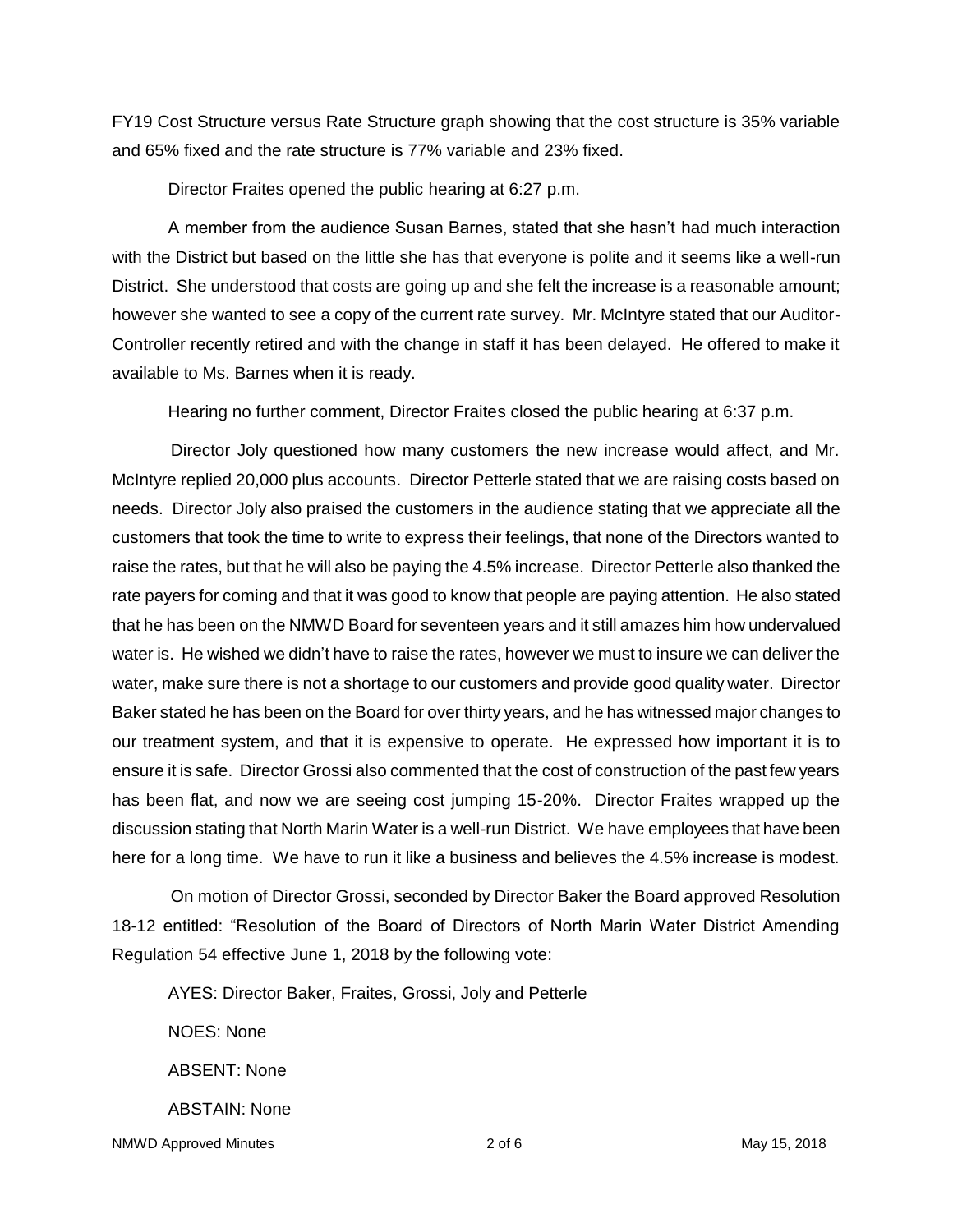#### *GENERAL MANAGER'S REPORT*

During the General Manager's report, Mr. McIntyre asked for final comments on the draft 2018 Strategic Plan. Mr. McIntyre also announced receipt of a letter in which PG&E announced that they plan to put the Potter Valley Hydroelectric Project up for auction this fall. Director Baker commented that it will not just be the water agencies that are concerned but also the agricultural community. Mr. McIntyre stated that it needs to be a regional, multi county solution, including Humboldt, Mendocino and Sonoma.

#### *OPEN TIME*

President Fraites asked if anyone in the audience wished to bring up an item not on the agenda. Virginia Cottone spoke about the AMI Opt-Out Policy. She expressed her desire that the Opt-Out Policy for AMI meters should be allowed anytime someone new moves into a residence. She stated that there are people who are sensitive to the exposure from AMI meters. Mr. McIntyre stated that the policy has already been adopted by the Board; however a customer always has the option to request an exception from the Board. Director Petterle requested that we revisit this issue, and Ms. Cottone stated she can share her research and answer more questions if need be.

#### *STAFF/DIRECTORS REPORTS*

President Fraites asked if staff or Directors wished to bring up an item not on the agenda and the following items were discussed:

Mr. Clark discussed the North Bay Bowman's current interest in an outdoor archery range and their request to investigate possible lease sites on District open space property. Both Director Joly and Director Baker expressed concerns of liability. This discussion led to the request that staff draft a policy on recreational use of District lands.

#### *MONTHLY PROGRES REPORT*

Mr. McIntyre reviewed the Monthly Progress Report for April. He stated that Novato's fiscal year to date potable water production was up 8% and West Marin was up 26%. He reminded the Board that staff continues to investigate why the production trend in West Marin is significantly higher than water sales. Stafford Treatment Plant production is down 7% when compared to last year due to lack of rainfall filling the lake. Overall there is ample water supply in SCWA reservoirs and Stafford Lake is at 77% capacity. With respect to recycled water, we continue to add more customers and production is up 25% over last year. He also stated that the District has accrued 185 days without a lost time accident, and that complaints overall were down 9%, and that some of the increase in the number of April service orders were attributed to the AMI register replacements.

Ms. Blue summarized the Monthly Report of Investments. At April 30, 2018, 33% of the District's Portfolio was invested in California's Local Agency Investment Fund, 25% in Time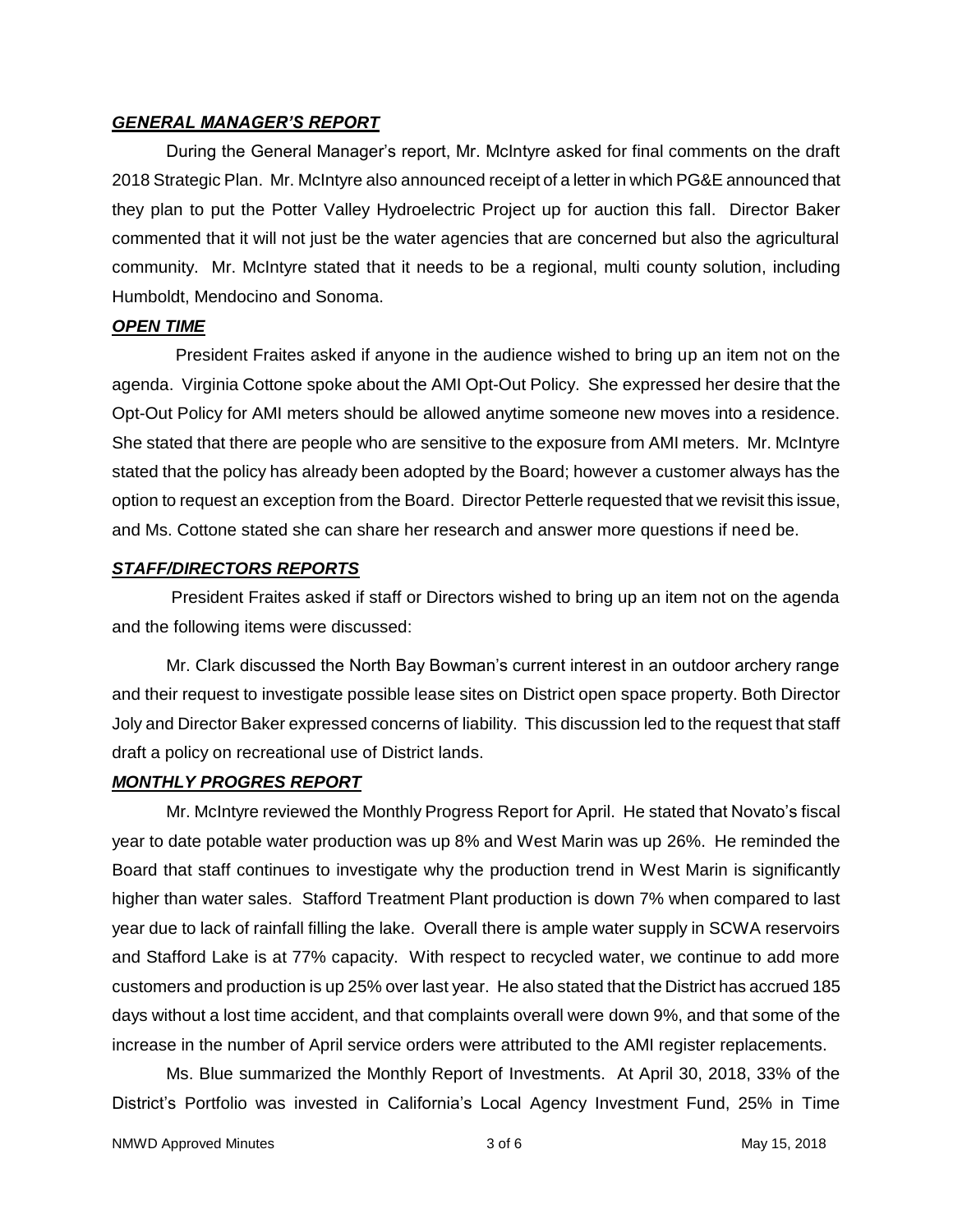certificates of Deposit, 22% in Federal Agency Securities, 14% in US Treasury Notes, 5% in the Marin County Treasury and 1% retained locally for operating purposes. Director Joly asked Ms. Blue to review treasury market sensitivity with our investments.

# *CONSENT CALENDAR*

On the motion of Director Petterle, and seconded by Director Baker the Board approved the following items on the consent calendar by the following vote:

AYES: Director Baker, Fraites, Grossi, Joly and Petterle

NOES: None

ABSENT: None

ABSTAIN: None

## *APPROVE; TEXT FOR SPRING 2018 NOVATO WATERLINE, VOLUME 19, ISSUE 40*

The Board approved the text for the Spring Novato Waterline to be mailed out in early June 2018.

## *APPROVE: TEXT FOR SPRING 2018 WEST MARIN'S WATERLINE, VOLUME 15*

The Board approved the text for the Spring West Marin Waterline to be mailed out in June 2018.

# *INFORMATION ITEMS*

# *FY 17/18 THIRD QUARTERLY PROGRESS REPORT – OPERATIONS/MAINTENANCE*

Mr. Clark presented the third quarterly progress report for the Operations/Maintenance Department. Currently the District is training three new electrical employees and two new treatment plant employees, a grounds maintenance employee and one new maintenance supervisor. Operations have been recently spending time on the San Mateo Tank Rehabilitation project and continue to focus on the backflow program. Maintenance staff completed removal and replacement of two air compressors at Stafford Treatment Plant, installed power, controls and cathodic protection at the Norman tank and performed maintenance on the Stafford lake intake tower gate controllers. Cross-Connection Control staff have been performing start-up testing for the Central recycled water project on-site retrofits. He stated that Novato Unified School District continues to fall behind in testing of their backflow devices and that future changes may be in order to regain 100% control of the program.

# *BULK CHEMICAL PURCHASES*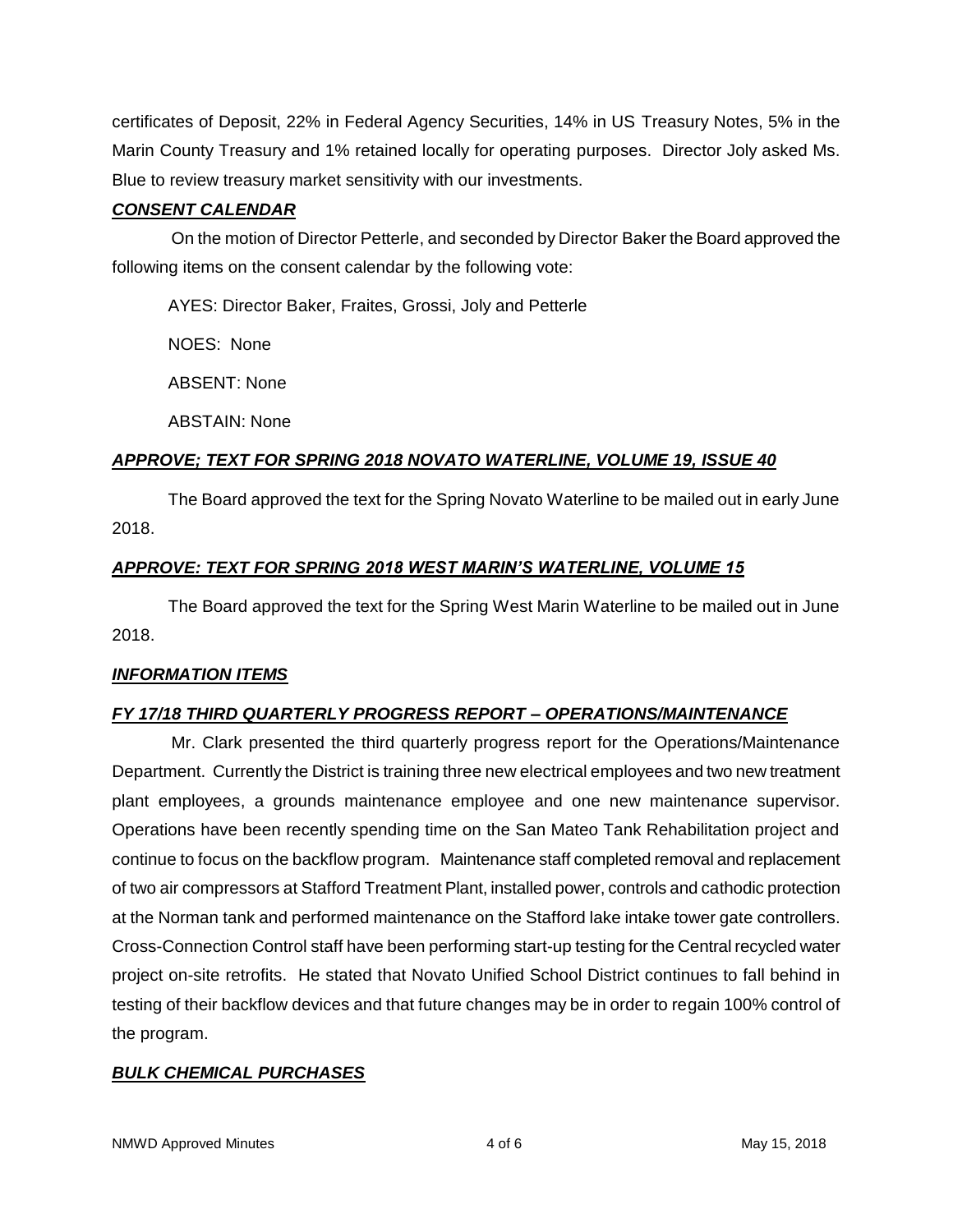Mr. Clark presented the bulk chemical purchases program. In the last five years there has been a large increase in chemical costs and being able to buy as a group has really helped the District save money. The program has expanded to 42 participating agencies in 8 geographical areas which continue to allow several vendors to participate.

# *SECOND REVIEW-PROPOSED FY 2018/19 NOVATO WATER EQUIPMENT BUDGET*

Ms. Blue stated that no changes have been made since the first review. Approval of the Equipment budget is scheduled for the June 19, 2018 board meeting.

# *SECOND REVIEW-PROPOSED FY 19 & FY 20 NOVATO CAPITAL IMPROVEMENT PROJECTS BUDGET*

Ms. Blue summarized the second review of the proposed FY19 and FY20 Novato Capital Improvement Projects. Since the initial review one project has been added, and the Automate Zone Valve Project was moved forward from FY18. The final budget review and approval is scheduled for the June 19, 2018 board meeting.

# *SECOND REVIEW- PROPOSED FY 2018/19 NOVATO OPERATIONS BUDGET*

Ms. Blue summarized the second review of the proposed FY 2018/19 Novato Operations budget including a few changes since the first review. Changes included a \$33,000 increase in fees to support labor negotiations for updating the MOU with the Employee Association which is expiring at the end of September, a \$6,000 increase in temporary labor and a \$32,000 decrease in power. She reported that the budget includes the proposed 4.5% rate increase as well an employee cost of living increase of 3%. Total Operating Expenditures are projected to increase 14% primarily due to a onetime payment to SCWA of \$1,280,000. Source of Supply is budgeted to increase approximately 29%, Water Treatment is budgeted to increase 13%, and Transmission and Distribution is budgeted to increase 2%. Staffing level is down 1.2 full time employees (2%). This budget will also be presented for a final review at the June 19, 2018 board meeting.

# *SECOND REVIEW – PROPOSED FY 2018/19 NOVATO RECYCLED WATER SYSTEM BUDGET*

Ms. Blue reviewed the proposed 2018/19 Novato Recycled Water System Budget and stated that no changes were made since the last review. As with the Novato budget, the final review and approval will be at the June 19, 2018 board meeting.

## *NBWA- MAY 4, 2018 MEETING –WETLANDS TOUR RECAP*

Director Fraites provided a recap of the recent NBWA Wetlands Tour on May 4, 2018.

## *MISCELLANEOUS*